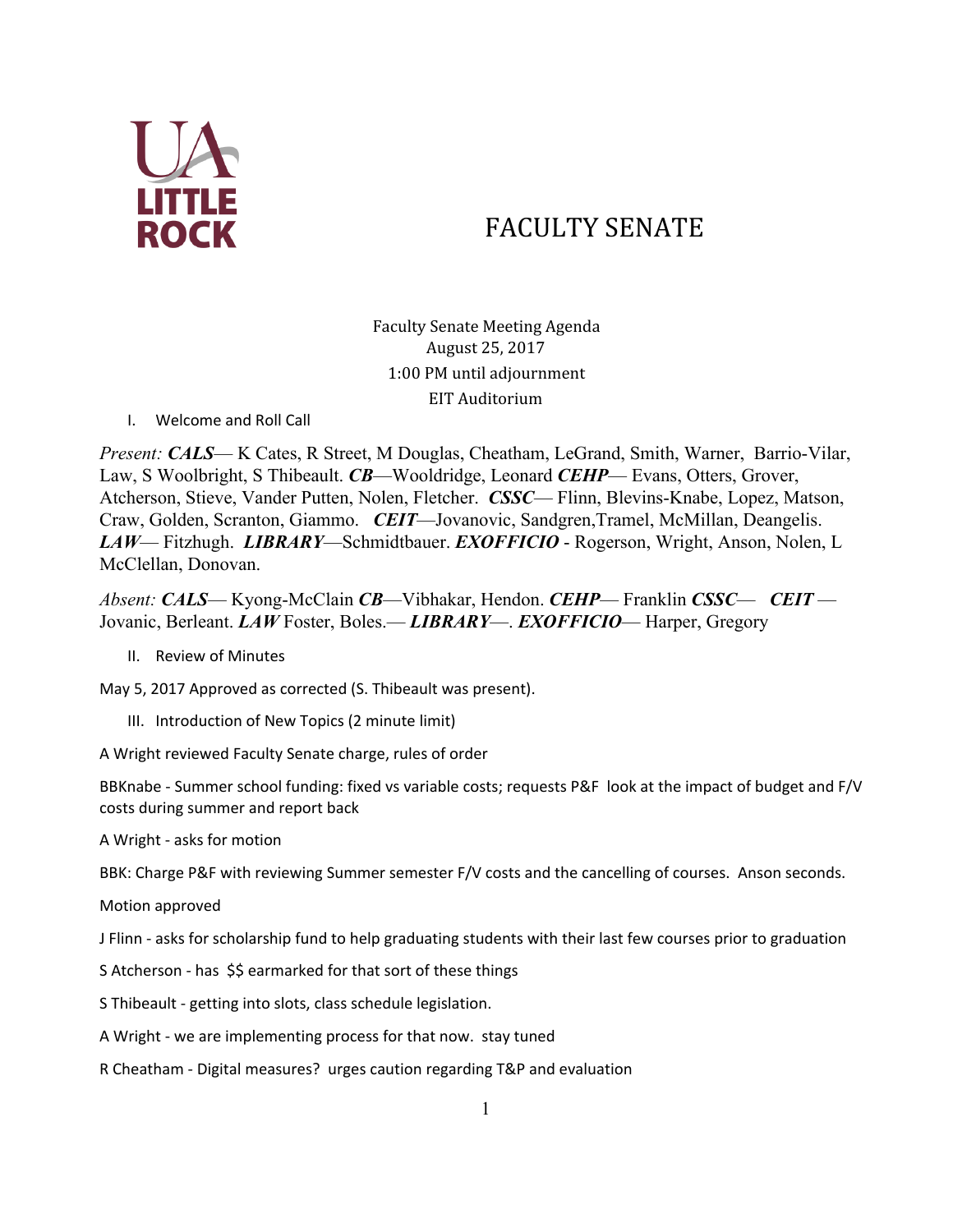BBKnabe - Bb crisis, small but still there; the announcement was slow. How long are we stuck with Bb? What did Bb do for us as restitution for the January fiasco.

L Smith - dysfunction, time lag between start of semester and when students can get their books

E Anson - students need to know and to use their ualr gmail account

- IV. Announcements
- V. Reports

**A.** Chancellor's Report – Andrew Rogerson

40 more ug students and 37 more grad students

eSTEM - we have an amendment to the original MOU tightening:

- review of student access to other areas of campus and classroom usage
- eSTEM students will pay a usage fee

Brown bag lunch is Sept 20 2017; Guns policy has been released via email today

Students are allowed to go into the library and use the physical facilities but not the library holdings

Writing lab, math lab - no access

eSTEM students are not taking courses on campus: should this be addressed in MOU? What is the process?

Vision was: grad from eSTEM and go on to UALR; however, the model has been modified to use concurrent courses taught by UALR faculty.

Number of faculty have master's and may qualify to teach at UALR

These things will be reviewed by a faculty committee.

\*A Wright made comments on AIGC and the need for the committee

**B.** Provost's Report – Velmer Burton

Thank you for welcoming me. I am meeting with folks around the University. Am preparing to examine class sizes and other issues that affect faculty satisfaction and enrollment. Enrollment is our focus.

As community of teachers and scholars we need great faculty to have great programs. Dr Rogerson, a teacher and scholar, has introduced the concept of signature research program. Details coming soon.

Reintroducing the residential learning community.

Rebuild the academic side of the house and explore new degree opportunities with an eye toward expansion and growth.

- **C.** Graduate Council Brian Berry (no report; ctte not yet called by prez)
- **D.** Council on Core Curriculum and Policies Belinda Blevins-Knabe repeats plan of getting through 1 year of self study cycle before HLC here

A Wright encourages us all to prepare - start now if you haven't; do not delay.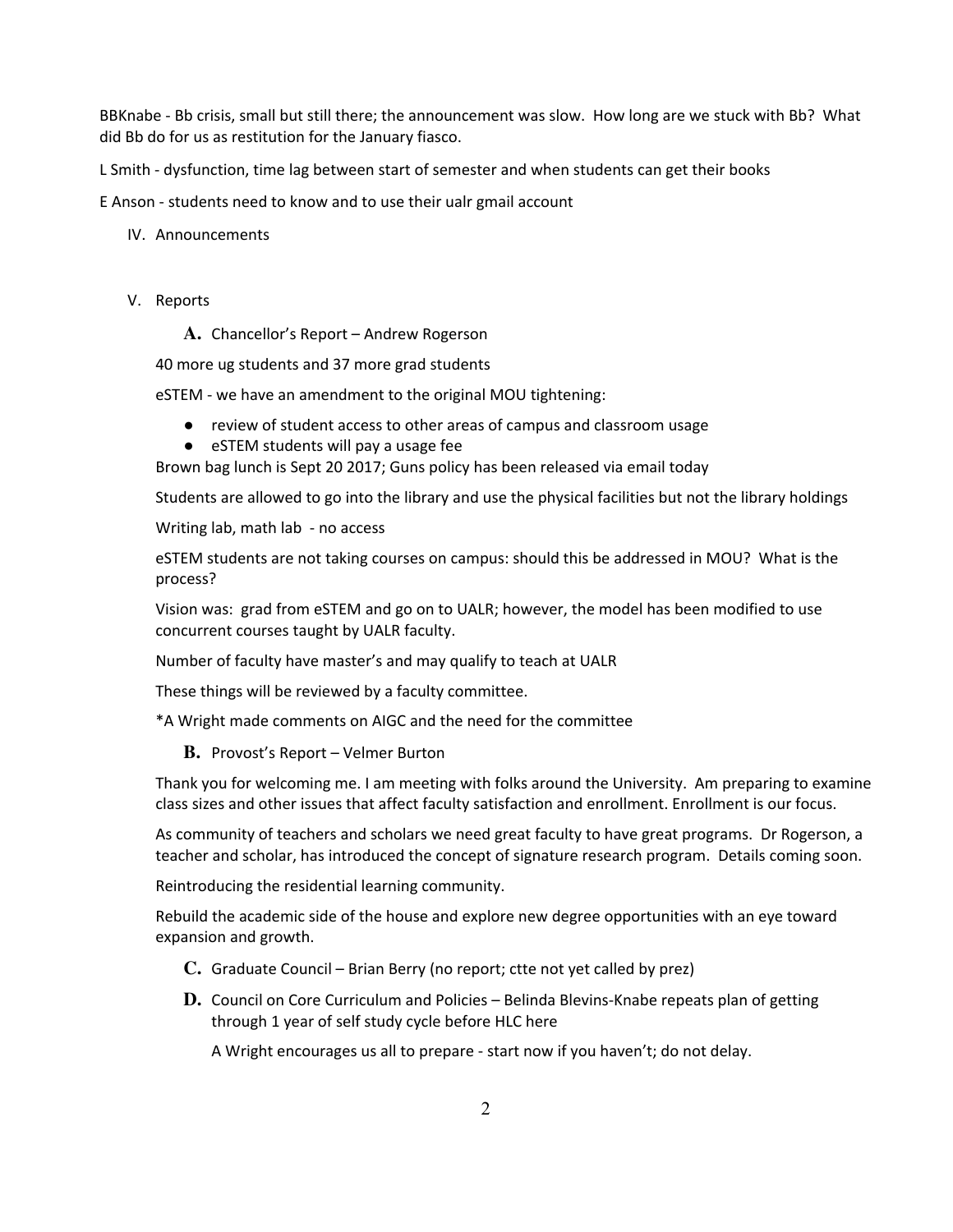- **E.** Undergraduate Council Mike Tramel (no report; ctte not yet called by prez)
- VI. Old Business

A Wright: Faculty governance committee has work to do as do others.

Academic Freedom question?

#### VII. New Business

A. Motion FS 2017 19. Executive Committee (Legislation. Majority Vote at One Meeting, no second required) Place item on University Assembly agenda – delete environmental impact committee

**Be it resolved** to place on the agenda of the September University Assembly meeting a motion to change the Constitution of the Assembly of the University of Arkansas at Little Rock by deleting the Environmental Impact Committee from the Committees of the Assembly.

**Commentary**: The Faculty Senate is developing a Buildings and Grounds committee as a committee of the faculty senate with expanded powers over buildings, construction, and modifications to the grounds. The assembly committee needs to be removed to make room for the expanded faculty senate committee.

This vote will not be complete until the March University Assembly meeting, and the Faculty Senate can withdraw it at any time before that meeting should it fail to develop the appropriate Faculty Senate committee.

See the Open Forum for a draft of the Buildings and Grounds Committee.

### **Motion carries**

**B.** Motion FS\_2017\_20. Executive Committee (Legislation. Majority Vote at One Meeting, no second required) Place item on UA agenda – delete Fringe Benefits Committee

**Be it resolved** to place on the agenda of the September University Assembly meeting a motion to change the Constitution of the Assembly of the University of Arkansas at Little Rock by deleting the Fringe Benefits Committee from the Committees of the Assembly.

**Commentary**: The Fringe Benefits Committee is not well configured to manage the changes that have been pushed onto campus by the UA System. These duties need to be transferred to a committee that has more ability to address them. The Planning and Finance Committee would be better suited to address changes in benefits due to their impact on the university budget. The assembly committee needs to be removed to make room for the expanded faculty senate committee.

#### **Motion carries**

**C.** Motion FS\_2017\_21. Executive Committee (Legislation. Majority Vote at Two Meetings, no second required, first vote) Add fringe benefits duties to Planning and Finance Committee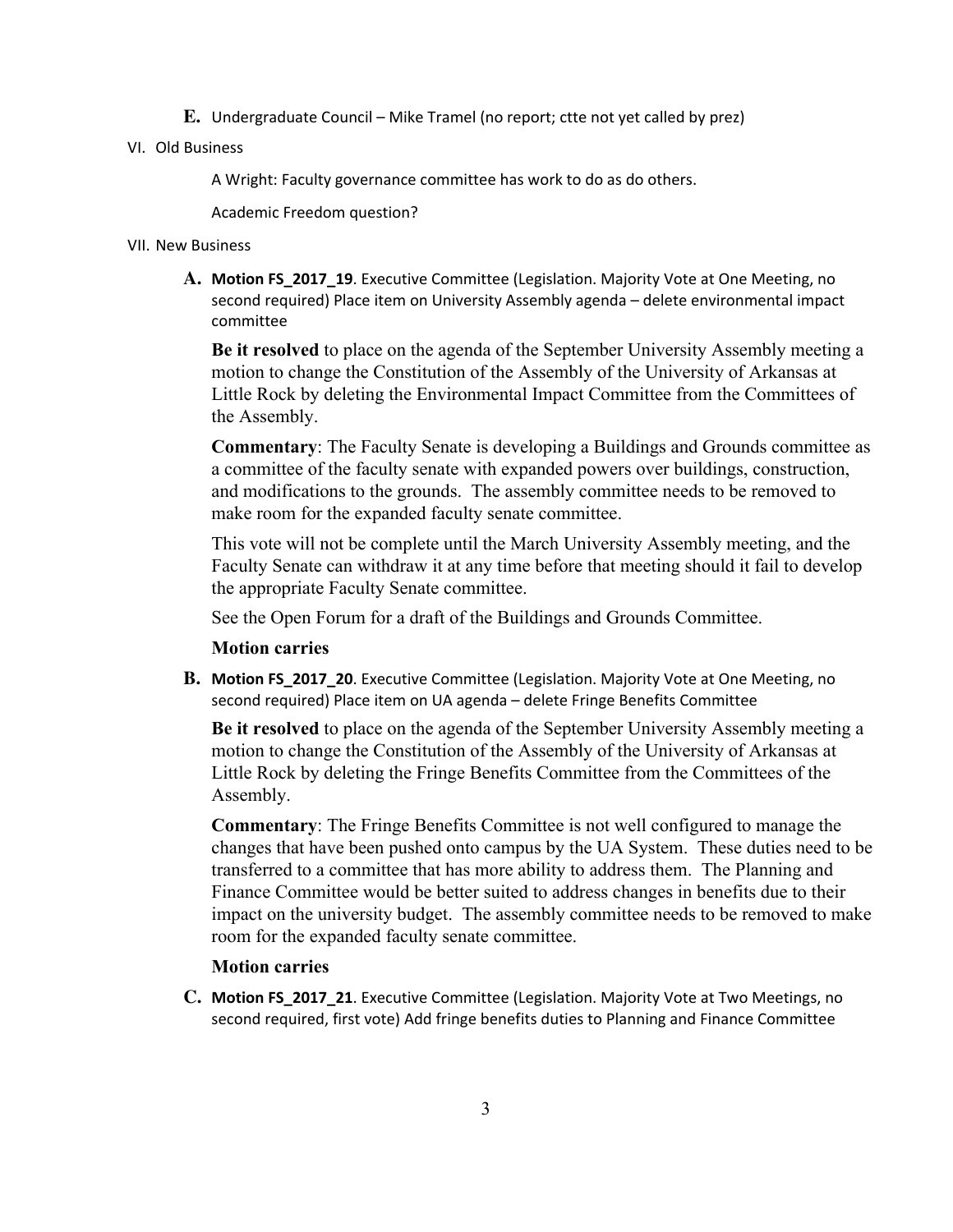Be it resolved to modify the constitution of the assembly of the University of Arkansas at Little Rock to modify article III to amend the Planning and Finance Committee as follows (underline indicates addition, strikethrough indicates deletion).

Planning and Finance Committee: This committee exists for informational and advisory purposes only. While recognizing that the responsibility for the budgetary and planning process rests with the chancellor and administration, this committee shall assist in these areas by reviewing proposed plans that have an impact on the academic mission of the University, such as revenues and revenue projections, budgets and budget projections, faculty and staff fringe benefits such as health insurance and retirement benefits, and the relationship of academic and capital planning to finance and budget matters.

The committee shall work with the Vice Chancellor for Finance and Administration to review existing university reports, to make suggestions for changes to reports, and to provide input into developing reports that would be of greater interest to faculty or easier to understand. The committee shall report to the Faculty Senate concerning the UALR UA Little Rock financial statement and shall endeavor to produce other reports to show the use of funds by the university and changes in the Annual Budget Book. In reporting on the UALR UA Little Rock financial statement the committee shall include such information as the amount of reserve funds and the total endowment. From the committee, a few faculty representatives shall attend the University level budget hearings and all academic budget hearings at or above the college level.

The committee may make recommendations to the Faculty Senate, which may make recommendations to the chancellor. In circumstances where time does not allow deliberation and action by the Faculty Senate, the committee may make its recommendations directly to the chancellor, providing a copy (or report of oral recommendations) to each member of the Faculty Senate. To further facilitate significant involvement of the committee with the above processes, the committee shall select three of its faculty members to be on a subcommittee, which shall be available throughout the year for planning and finance matters. The subcommittee shall report to the committee.

The committee shall consist of one member from the Ottenheimer Library Collections and Archives faculty, two full-time faculty members from each college or school represented in the Faculty Senate (one of whom must be a member of the Faculty Senate at the time of appointment) to be named by the Committee on Committees, two representatives of staff senate appointed by staff senate, and the Executive Committee of the Faculty Senate,  $\pm$ The administrator responsible for budgeting and planning, the vice chancellor for finance and administration, and the vice chancellor for university advancement will serve as ex-officio members of the committee without vote. In addition, two students appointed by the Student Government Association shall serve as members. Appointed faculty and staff members shall serve two-year staggered terms and students shall serve one-year terms.

And be it further resolved that these changes will not take effect until the removal of the fringe benefits committee as a committee of the assembly (March 2017).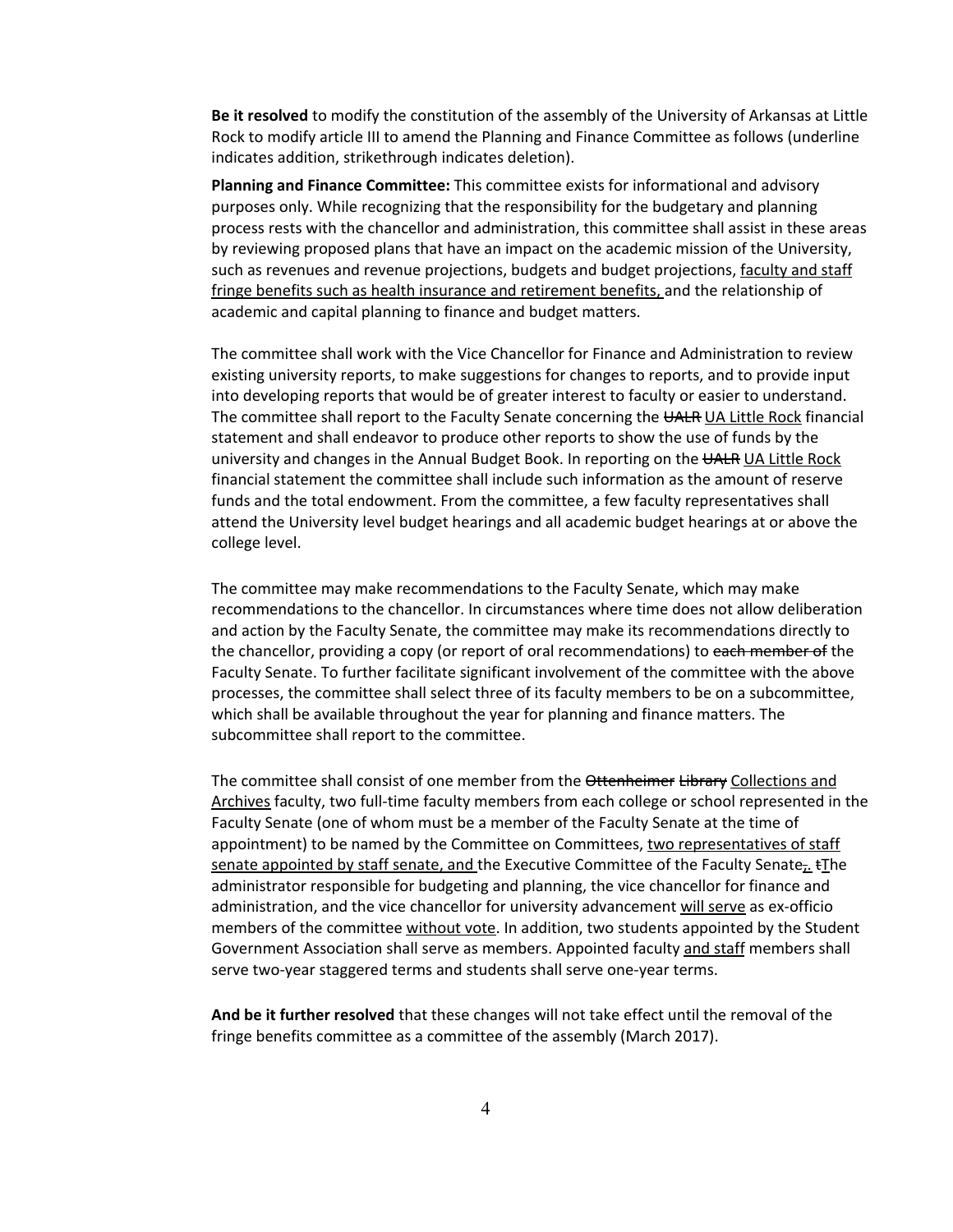Commentary: The fringe benefits duties need to be transferred to the Planning and Finance Committee so that the committee can resume review of the changes in benefits and their impact on the budget and the faculty.

The addition of the staff senate representatives is consistent with the history of faculty senate committees including staff representation on matters affecting the staff. When the fringe benefits authority moves from the assembly, it is appropriate to also move the staff representation.

It has been practice for the ex officio members to be non-voting members; however, Robert's Rules requires that ex officio membership is voting membership unless otherwise specified.

#### Motion carries

**D.** Motion FS\_2017\_22. Executive Committee (Legislation. Majority Vote at One Meeting, no second required) Postpone implementation of transfer and credit by exam limitations

Be it resolved to modify the Placement and Transfer Credit Policy (517.1) to postpone the implementation date of the D-transfer removal to AY 2019-2020 and to place a note of the pending policy change in the AY 2017-2018 and AY 2018-2019 undergraduate catalogs,

And be it resolved to postpone the 30 credit test score limit to AY 2018-2019 and to place a note of the pending policy change in the AY 2071-2018 undergraduate catalog,

And be it resolved to add the sentence to the first paragraph of Course Transfer section,

"Once credit has been assigned, the credit will not be removed should this policy change."

And be it resolved to add the sentence after the second paragraph of the Credit by Examination section,

"Once credit has been assigned, the credit will not be removed should this policy change or should the test scores by which credit is assigned change."

And be it resolved to add the sentence to the second paragraph of the Citation and Modification clause,

"Unless otherwise specified in the legislation, changes to this policy take effect in the Fall semester of the nine month academic year subsequent to the approval of the legislation."

**Commentary**: See mark-up on the faculty senate site for how the policy will look as a result of these changes.

The two restrictions on transfer credit should be delayed by at least a year since admissions were being processed at the time the legislation was approved. If the legislation should be implemented for Fall 2017, then some students would receive the benefit of the previous policy and some would not. Better to postpone the legislation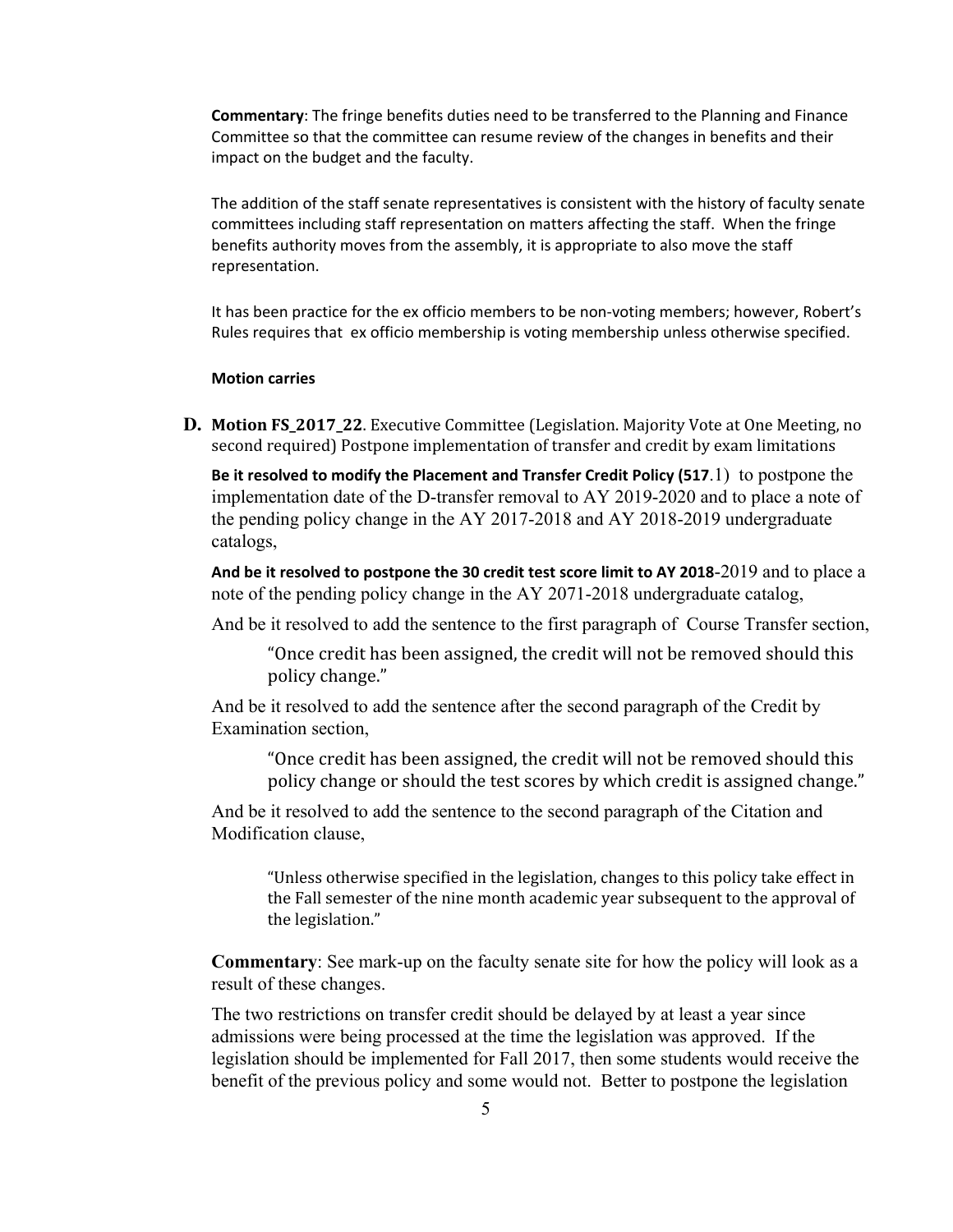rather than rescind credit or have different policies based on when a student was accepted.

The clauses regarding removal of credit represent a conversion of practice to policy.

The addition to the citation and modification clause is the same rationale as for Motion FS\_2017\_23.

## **Motion carries**

**E.** Motion FS\_2017\_23. Executive Committee (Legislation. Majority Vote at One Meeting, no second required) Add recommendation from DRC for withdrawal due to medical, psychological, and disability (underline indicates addition, strikethrough indicates deletion)

Be it resolved to modify the Attendance and Withdrawal Policy (404.4) to change the second paragraph under Withdrawal for non-attendance, non-payment, and emergency as follows:

Students may be withdrawn from a class by the instructor at any time during the semester due to extenuating circumstances, such as medical, psychological, or disability or family emergencies or excessive absences. The Disability Resource Center must make a recommendation for withdrawal due to medical, psychological, or disability reasons. Students must be notified that they will be withdrawn from a class, and may appeal that action through the grade appeal process, provided that they file the appeal within five business days of the notice. The withdrawal will not be final until the appeal is completed, and students may continue to participate until the final decision is made.

And be it resolved to add the sentence to the second paragraph of the Citation and Modification clause,

"Unless otherwise specified in the legislation, changes to this policy take effect in the Fall semester of the nine month academic year subsequent to the approval of the legislation."

**Commentary**: See mark-up on the faculty senate site for how the policy will look as a result of these changes.

The first change addresses concerns raised at the faculty senate when the withdrawal policy was updated. It is not appropriate for instructors to directly access medical records, for example, in support of a withdrawal. The DRC is equipped to manage those requests. Therefore, withdrawal requests for those reasons should be routed through DRC to validate whether or not they are legitimate before processing by Records.

The addition of a default implementation date clause is advisable. Although campus practice has been to implement changes to senate legislation in the academic year following changes, such practices should be codified in policy wherever possible, so that changes in personnel are less disruptive and so that asymmetric implementations are minimized.